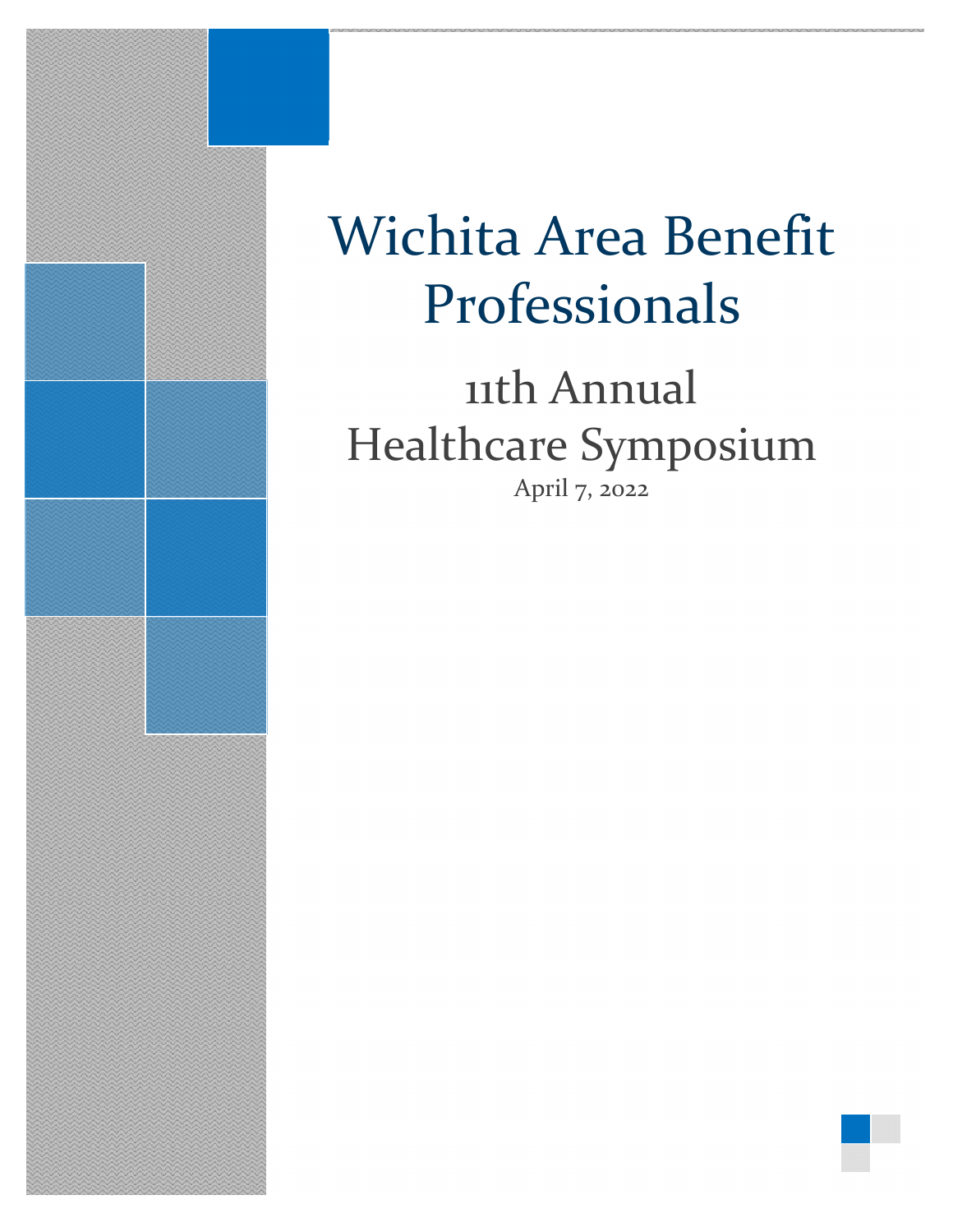Conference Agenda

7:30 am – 7:55 am Registration and Breakfast

7:55 am – 8:00 am Welcome – WABP President, Brian Rose

#### 8:00 am – 9:00 am Marcy Buckner, Senior Vice President of Government Affairs with NAHU

*Legislative and regulatory actions taken by Congress in response to COVID-19; major regulatory actions on the horizon affecting health policy and the political landscape; compliance concerns, and tools for engagement.*

#### 9:00 am – 10:00 am Paul Long, Keynote speaker, author and podcaster -Ethics Perspective

*Paul has developed a concept called Fundamism, simply defined as the FUNdamentals of a F.U.N. and optimistic lifestyle. When implemented, Paul's philosophy has been proven to reduce attrition, attract great talent, improve customer experience and drive employee engagement. Paul is not only great in discussing operational growth theory, but in his corporate leadership experience he's also seen success putting his FUNdamentals into practice.*

#### 10:00 am – 10:20 am Break & Visit Exhibitor Booths

#### 10:20am – 12:20 pm Jason Lacey, Partner with Foulston Siefkin, LLP

*Legal update on key compliance issues for employer health benefit programs, including surprise billing protections under the No Surprises Act, transparency requirements under TiC regulations, enforcement activity related to the Mental Health Parity and Addiction Equity Act, Compensation Disclosures for brokerage and consulting services, and more.*

#### 12:20 pm – 1:00 pm Lunch & Visit Exhibitor Booths

#### 1:00 pm – 2:00 pm Jason Wenzke, Senior Business Development Executive, RxBenefits

*Discover strategies to navigate the convergence of a rapidly changing legislative environment, patent expirations and new drugs coming to market that will reshape the pharmacy industry in 2023.*

#### 2:00 pm – 2:50 pm Leondra Dodd-Arnold, Senior Advisor, Department of Labor Health Investigations, KC Regional Office

*An overview of compliance issues and trends affecting employers and the tools and resources that may be accessed to aid compliance.*

#### 2:50 pm – 3:00 pm Break & Visit Exhibitor Booths

### 3:00 pm – 3:50 pm Col. Brenda Dietzman (Ret.), Project Consultant, Mental Health & Substance Abuse **Coalition**

*This presentation will examine the Coalition's work; the state of care in our community; the barriers that exist for providers, those in need and those that care for them; and what employers can do to help.*

3:50 pm – 4:00 pm Closing Remarks – WABP President, Brian Rose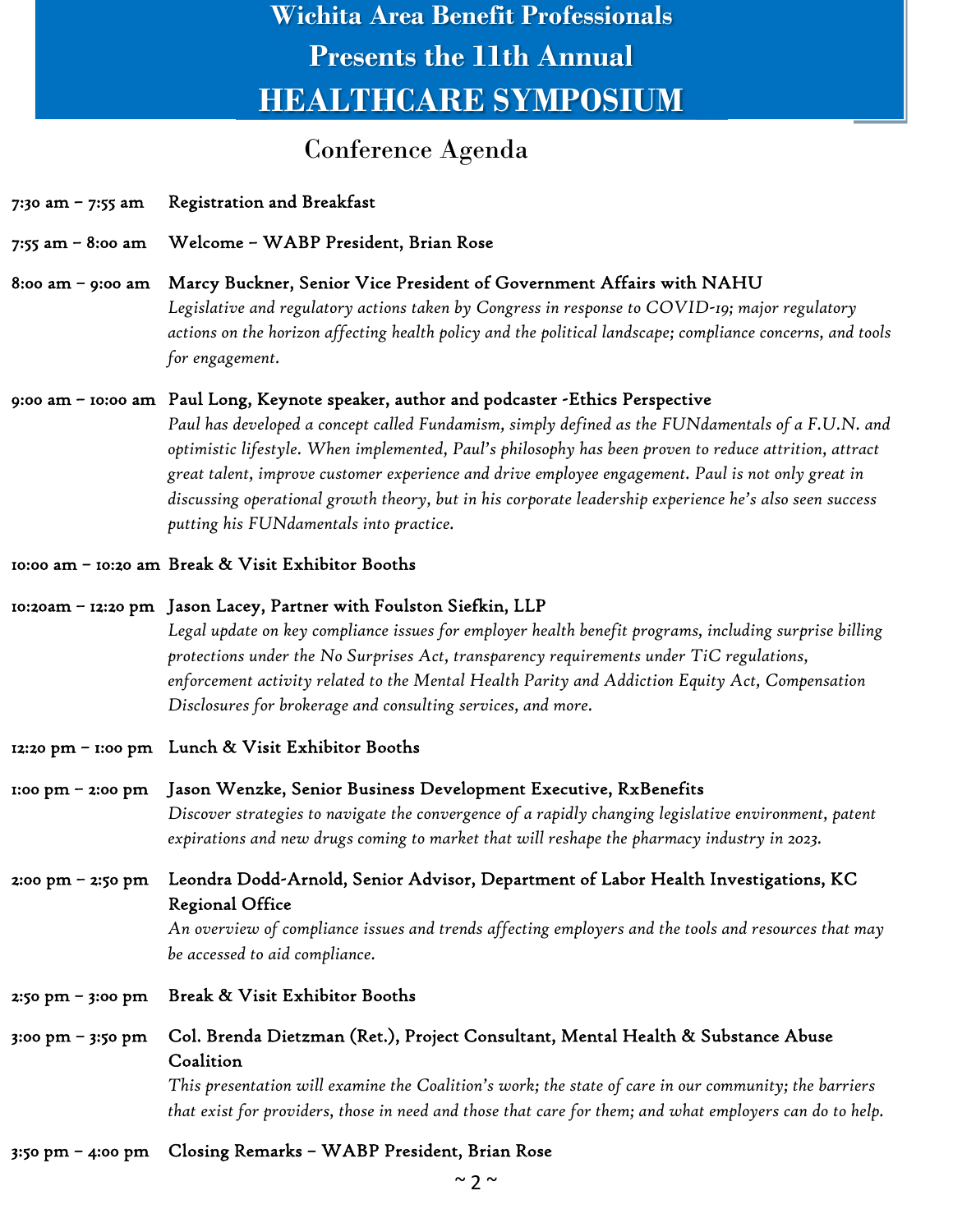### **Board of Directors**

**President/Legislative Chair** Brian Rose Gallagher Benefit Services

**President Elect/ Secretary** Jennifer Elliott USI Insurance

**Past President/Membership Co-Chair** Bob Langhofer USI Insurance

**Director/ Education Chair** Kristen Hoffman Delta Dental of Kansas/Surency Life & Health

**Director** Sean Bateman Delta Dental of Kansas/Surency Life & Health

**Director** Jalaa Miller IMA

**Director/Membership Co-Chair** Kylie Hurtig UMR

**Treasurer** Jack Graham Insurance Resources Inc

**Director** Doug Dixon Insurance Resources Inc

**Director** Rachel Murray IMA

**Director** Chad Patton Aetna

**Director** Andy Rome Blue Cross Blue Shield of Kansas

**Director/Communications Chair** Jennifer Kurth Brown & Brown Insurance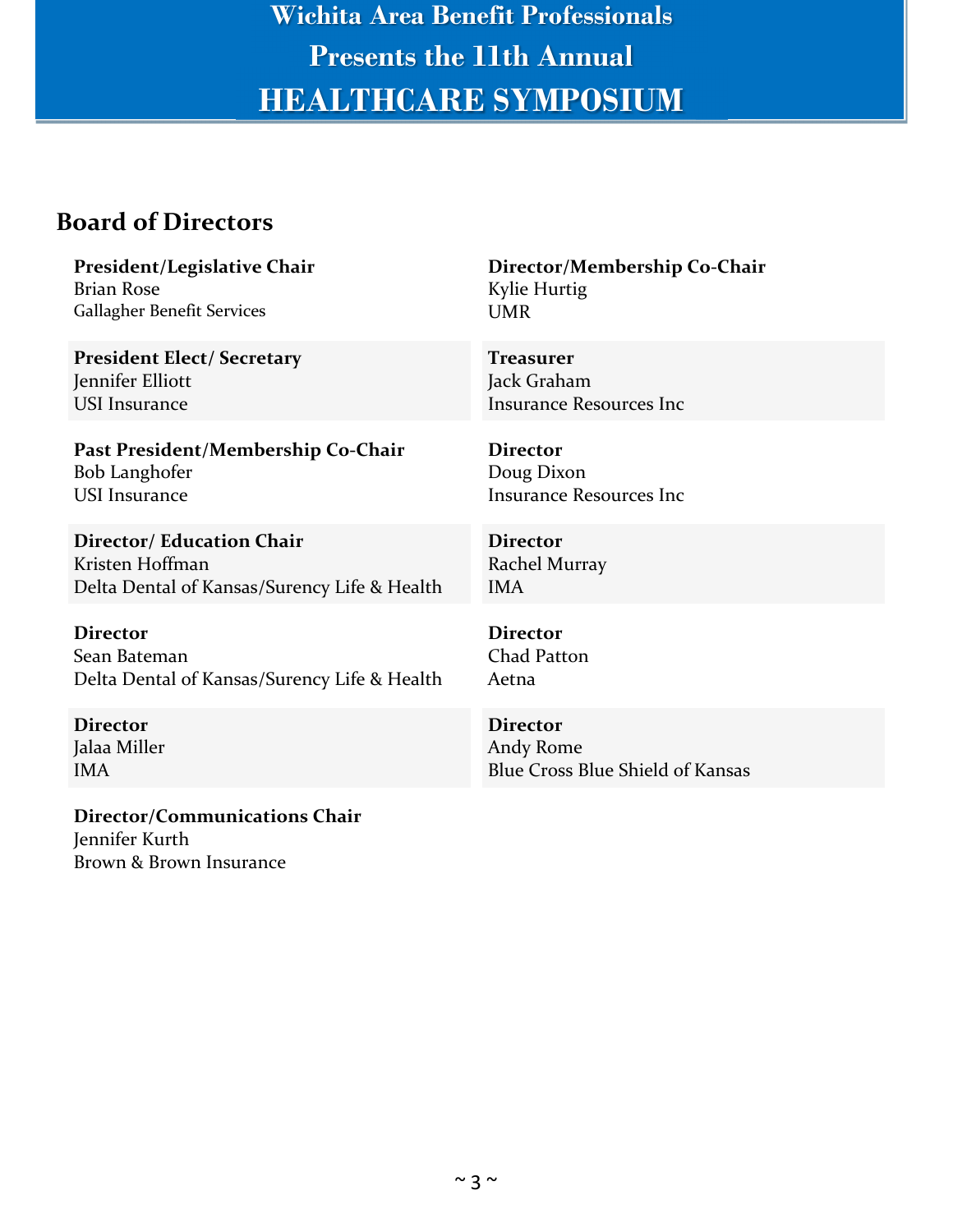### Marcy M Buckner, NAHU Senior Vice President of Government Affairs



Marcy M. Buckner, J.D., is the senior vice president of government affairs with the National Association of Health Underwriters (NAHU). In this role, Marcy manages the association's government affairs team, including the monitoring of activities of all state legislatures, insurance departments, and intergovernmental organizations to coordinate efforts to advance the interests of professional health insurance producers. In addition, she serves as the association's liaison to federal agencies such as the Department of Health and Human Services, Centers for Medicare and Medicaid Services, Internal Revenue Service, and the Department of Treasury. Marcy is also the staff liaison to NAHU's legislative management team, Legislative Council, and Legislative Council working groups.

Marcy received her Juris Doctor from New England School of Law in Boston, Massachusetts, and her Bachelor of Arts degree in Political Science and History from the College of Charleston in South Carolina.

Marci will review the political landscape as well as legislative and regulatory updates in her presentation, covering the following subjects:

- The political basis for how policymaking may be affected as the result of COVID-19, including NAHU's strategies to achieve policy goals;
- Specific policy proposals that have been and are under consideration or are being developed by Congress and the Administration;
- The political background, changes and processes that are leading to particular actions being made and how NAHU works to influence these processes;
- Policy positions of the association in affecting change in health reform at both the legislative and regulatory levels and how those positions are developed;
- Tools and resources for becoming active and engaged in these processes.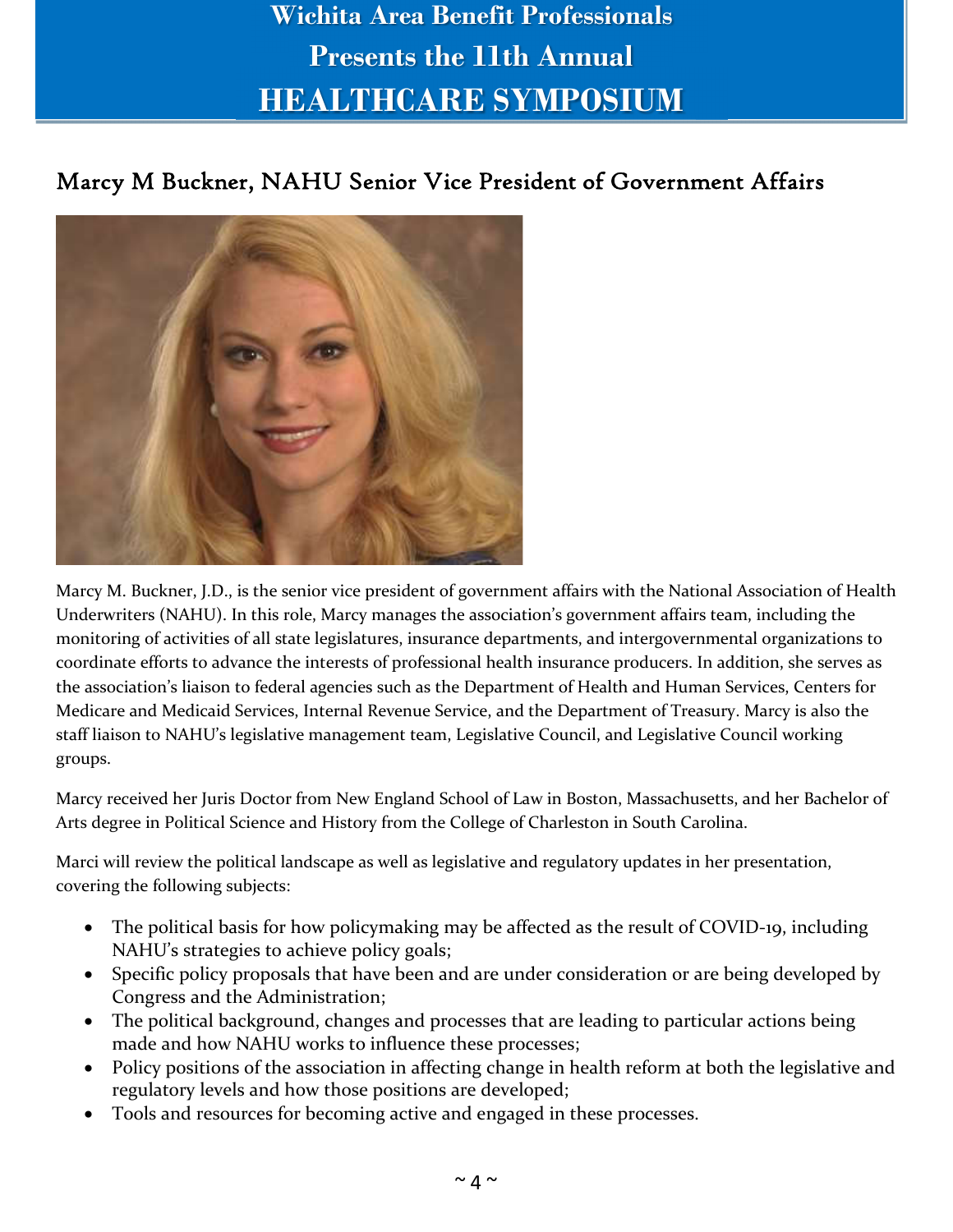### Paul Long, Keynote speaker, author and podcaster



Paul Long is a speaker, author, podcaster and master of shenanigans. He has developed a concept called Fundamism, simply defined as the FUNdamentals of a F.U.N. and optimistic lifestyle. When implemented, Paul's philosophy has been proven to reduce attrition, attract great talent, improve customer experience and drive employee engagement. Paul is not only great in discussing operational growth theory, but in his corporate leadership experience he's also seen success putting his FUNdamentals into practice.

As the author of Fundamism: Connecting to Life Through F.U.N. Paul guides you on how to live your whole life—at work and at home—with joy, FUN and fulfillment as the driving force. The book does so through Paul's entertaining real-life stories, researched-based recommendations, and practical exercises.

Paul challenges audiences to move beyond the traditional avenues of achieving happiness — money, title, status — and develop their own core values that create fulfillment both at work and home.

### **Paul will present "The FUNdamentals of Awe-Inspiring Service"**

When was the last time you felt inspired by the service you received?

World-class service experiences can help create customer loyalty, overcome price disparity from competitors and most importantly, positively impact the course of someone's day.

In this live or virtual experience, Paul Long leverages his concept of "Fundamism" to deliver a more deliberate approach in the creation of awe-inspiring service. Customers are longing for understanding, empathy and connection to others genuinely interested in helping. Organizations that facilitate these interactions with consumers will positively differentiate themselves in the market.

Whether your customer-facing, work in a back office, or regularly interact with internal members of your organization, Paul's FUNdmentals Of Awe-Inspiring Service will arm you with tactical ideas to enhance the experience you provide. You will leave with a stronger understanding of the difference one person can make by showing a genuine interest in others and learn specific techniques on how to do so. An added benefit? The same humor, passion and energy that Paul has become known for might just inspire you to create positive change in other aspects of life. Consumers are tired of feeling like just another number. Be a catalyst in the inspiration of others and leave customers in awe of the service you provide!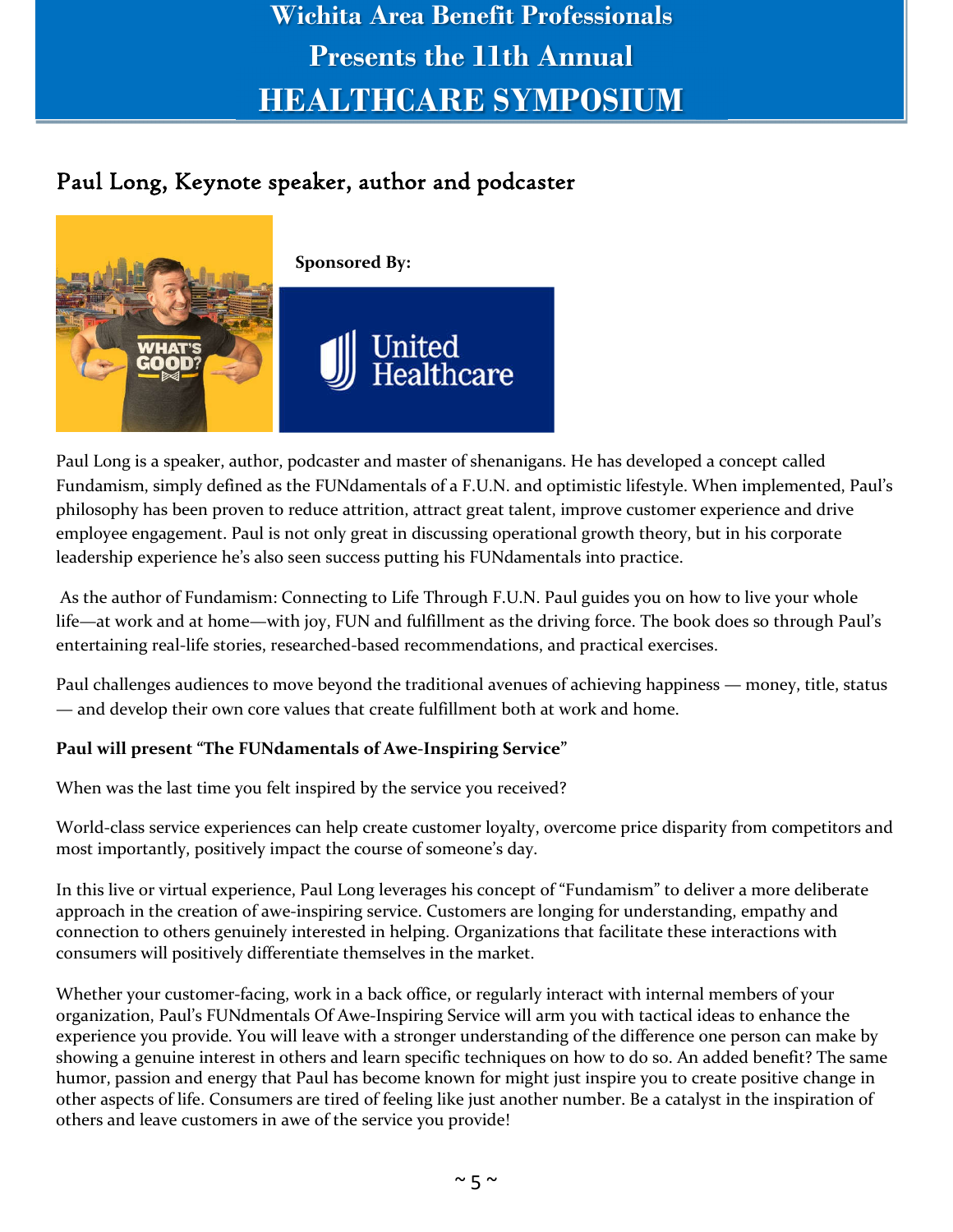### Jason Lacey, Partner with Foulston Siefkin, LLC



Jason Lacey is the managing partner of Foulston Siefkin LLP, practicing employee benefits, ERISA, and executive compensation. He represents both plan sponsors and plan service providers with respect to all aspects of employee benefit plan administration and compliance, with particular focus on self-insured health plans and consumer-directed plans. He is a fellow in the American College of Employee Benefits Counsel and the American College of Tax Counsel and is a regular contributor to leading resources on Self-Insured Health Plans, Health Care Reform, and 1094/1095 Reporting published by EBIA Checkpoint.

This session will address current legal and regulatory developments affecting compliance requirements for employer health benefit programs. Specific topics to be addressed will include the following:

- 1. Surprise Billing Protections Under the No Surprises Act
- 2. MHPAEA Enforcement Activity
- 3. Machine Readable Files and More: Transparency Requirements Under the TiC Regulations and the CAA
- 4. 408(b)(2)(B) Compensation Disclosures for Brokerage and Consulting Services
- 5. Where Do We Stand on the "Outbreak Period" And Will It Ever End?
- 6. Update on Recent Litigation Affecting Employer Benefit Plans
- 7. FAQs: A Review of Some Issues That Aren't New But Keep Coming Up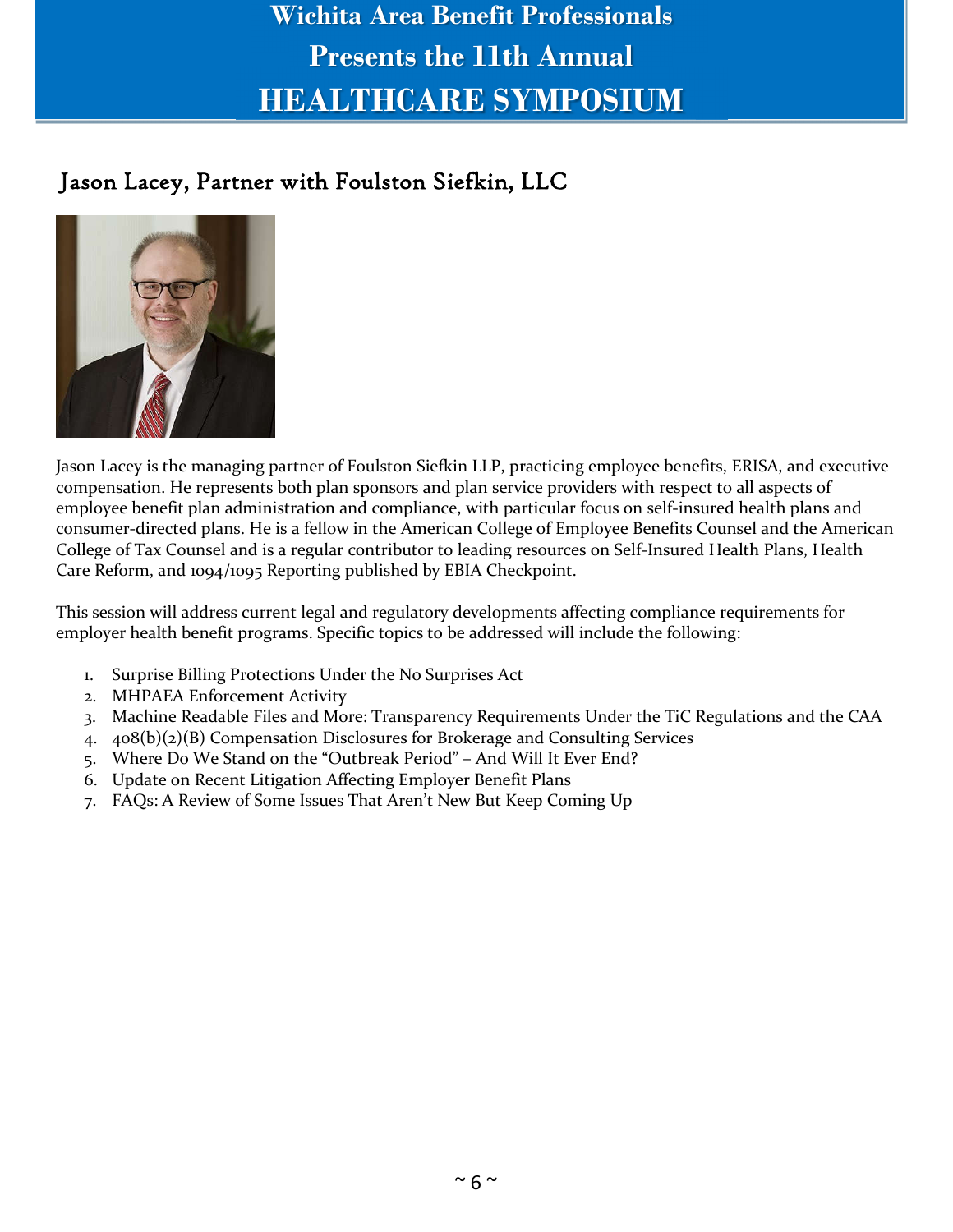### Jason Wenzke, Senior Business Development Executive, RxBenefits



As a Senior Business Development Executive for RxBenefits in the Midwest, Jason Wenzke builds relationships with employee benefit consultants by helping them navigate the complex pharmacy benefit industry. With RxBenefits Jason has contributed to the rapid growth of its unique Optimize 360 solution as well as the development of unique clinical and reinsurance solutions.

Originally from Rochester, New York, Jason has over 15 years of experience working in the benefits consulting and pharmacy consulting industry. Prior to joining RxBenefits, he served as a producer at a New York firm and was Executive Vice President / Partner at a firm in Philadelphia, NY.

Jason is a Certified Employee Benefits Specialist, has a Bachelor of Arts from Mercyhurst University in Erie, PA and holds an Executive MBA from the Rochester Institute of Technology in Rochester, New York.

Jason will discuss strategies to navigate the convergence of a rapidly changing legislative environment, patent expirations and new drugs coming to market that will reshape the pharmacy industry in 2023.

Items covered:

- Rapidly Changing Pharmacy Legislative Landscape
- What Drives Pharmacy Trend Today Price vs Utilization
- Pharmacy Volatility Drivers
- 2023 Patent Cliff
- Transparency in the pharmacy Industry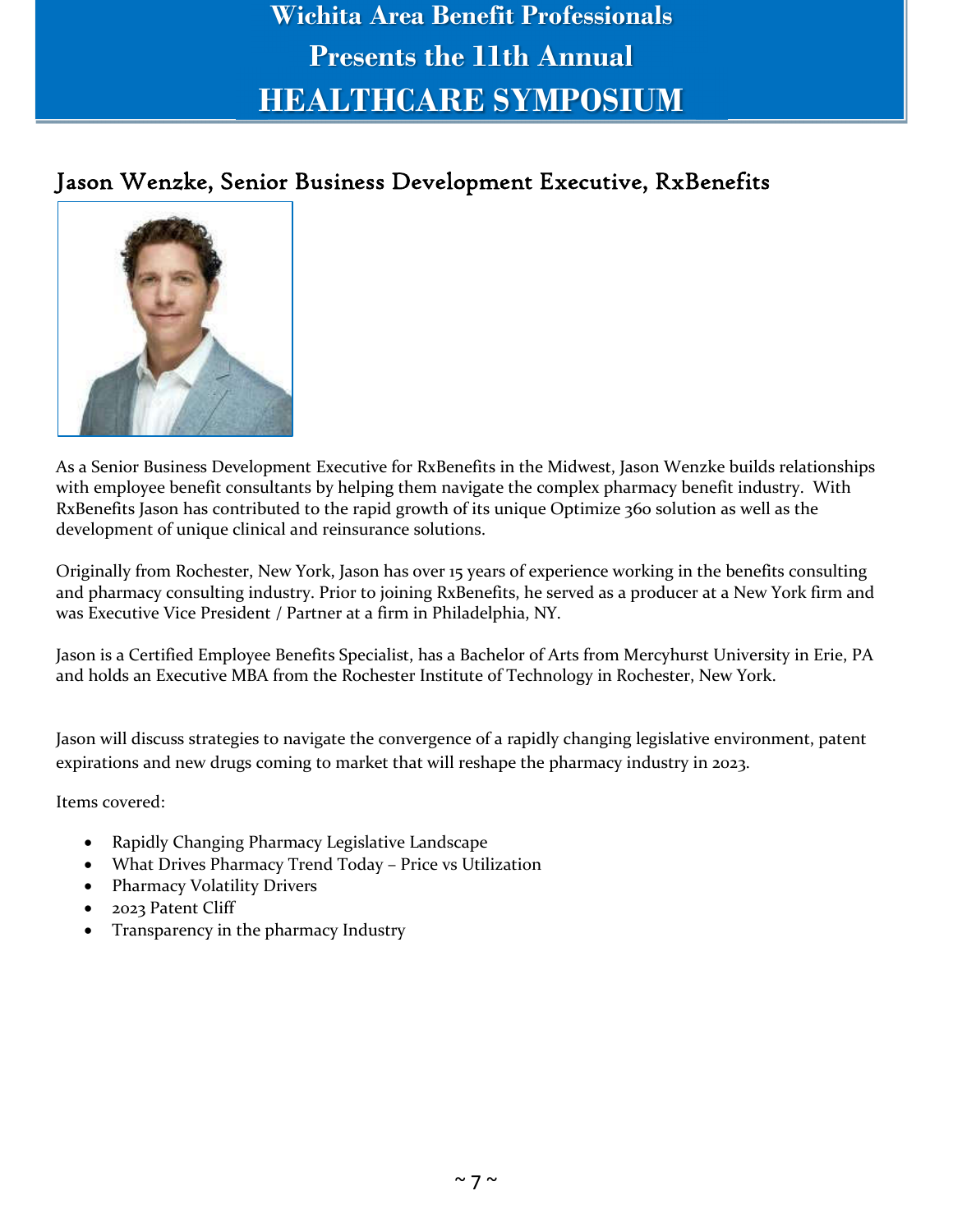## Leondra Dodd-Arnold, Senior Advisor, Department of Labor Health Investigations, KC Regional Office

Leondra Dodd graduated from Missouri Western State College in St. Joseph, MO, with a Bechlor of Science degree in Business Administration in 1991. She joined the U. S. Department of Labor, Pension and Welfare Benefits Administration in 1992. During her career with the Department, she has conducted multiple investigations of plan-level health plans, multiple employer welfare arrangements, and service providers to ERISA-covered welfare plans. Leondra transitioned into her current position as the Kansa City Regional Office's Senior Advisor for Health Investigations November 2014.

Leondra will shed light on compliance issues and trends related to the Mental Health Parity and Addiction Equity Act, Patient Protection and Affordable Care Act of 2020, and EBSA COVID-19 response. She will also share compliance assistance tools and resources.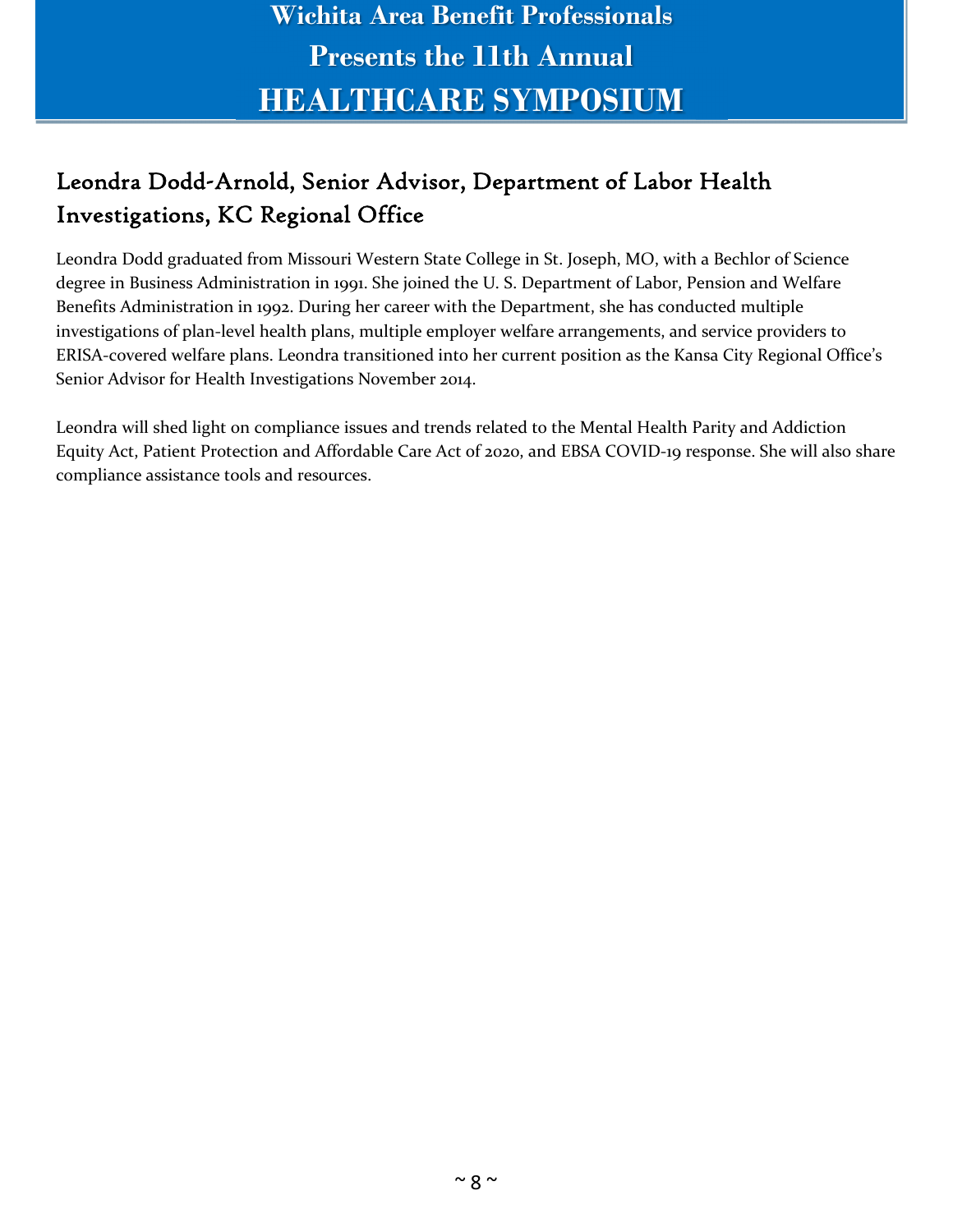Col. Brenda Dietzman (Ret.), Project Consultant, Mental Health & Substance Abuse Coalition



Col. Brenda Dietzman (Ret) has 28 years of law enforcement and corrections experience. In 2019, she retired from the Sedgwick County Sheriff's Office in Wichita, Kansas as the undersheriff in charge of jail operations. She oversaw two facilities with a total population of 1400+ inmates, 300+ employees and a \$40 million budget. During her time in law enforcement, she also served as the captain in charge of the Patrol Division and the Judicial Division, a lieutenant in both the Patrol Division and the Special Project Unit, a Community Policing sergeant, detective, and a road patrol deputy. She currently is a project consultant for the Mental Health and Substance Abuse Coalition.

The Mental Health and Substance Abuse Coalition is an organization that is working to develop a sustainable, accessible and integrated system of care that serves people with mental health and substance use disorders. The Coalition works with numerous non-profits, government entities and interested private sector organizations to ensure our community's response to these issues are as comprehensive and effective as possible. We will discuss the Coalition's work and plans, the state of care in our community, the barriers that exist for providers, those in need and those that care for them, along with what employers can do to help.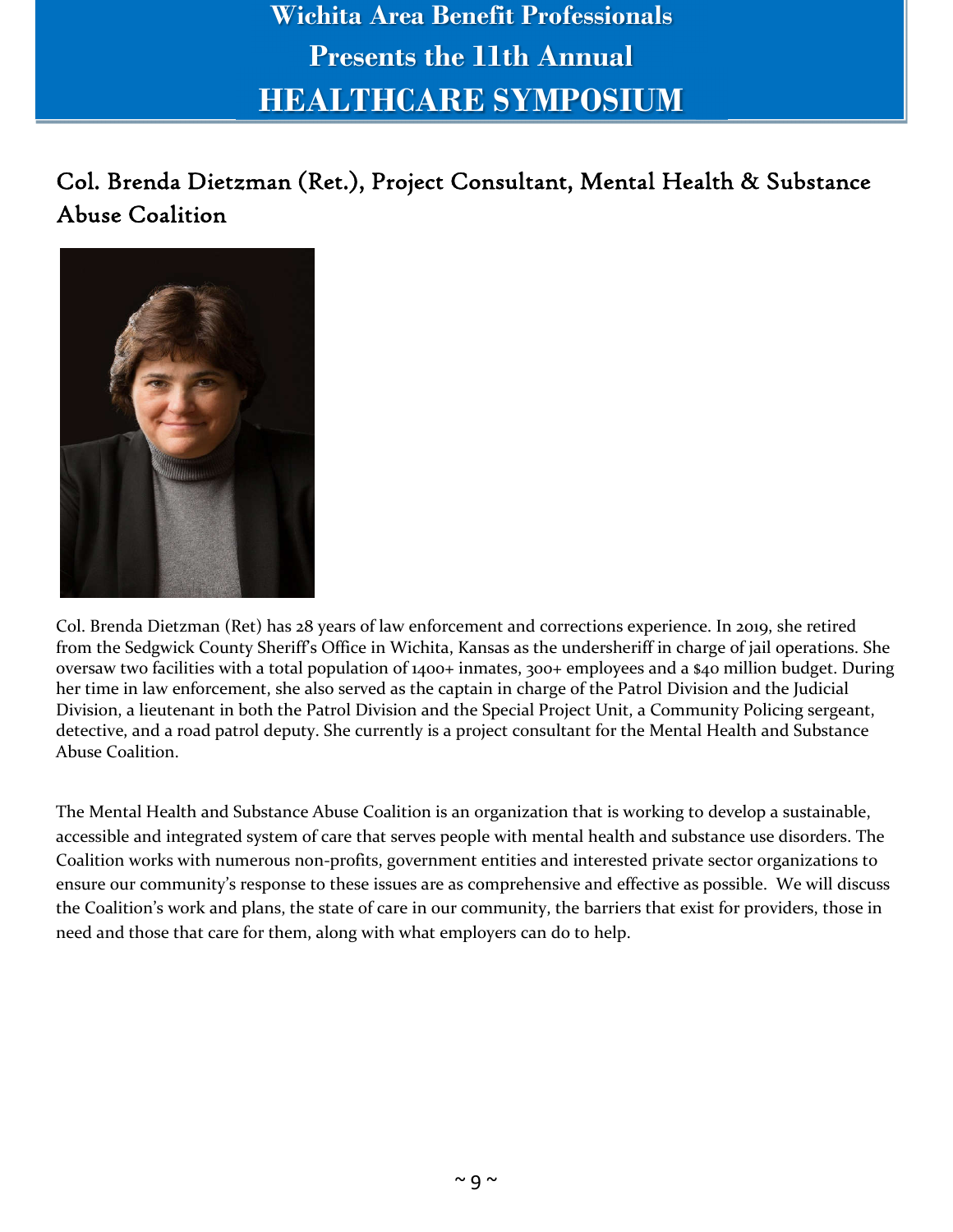# Thanks to our Sponsors!

Aetna-*Lunch Sponsor* Aetna Medicare Assurity – **Snack Sponsor** Blue Cross Blue Shield of Kansas-*Breakfast Sponsor* Delta Dental of Kansas/Surency Empower Hinkle Law Firm-*Snack Sponsor* MetLife Mid American Credit Union – **Corporate Sponsor** Mutual of Omaha UnitedHealthcare – *Keynote Speaker Sponsor* Via Christi/Ascension Helath Wesley Healthcare-*Post Symposium Mixer Sponsor*